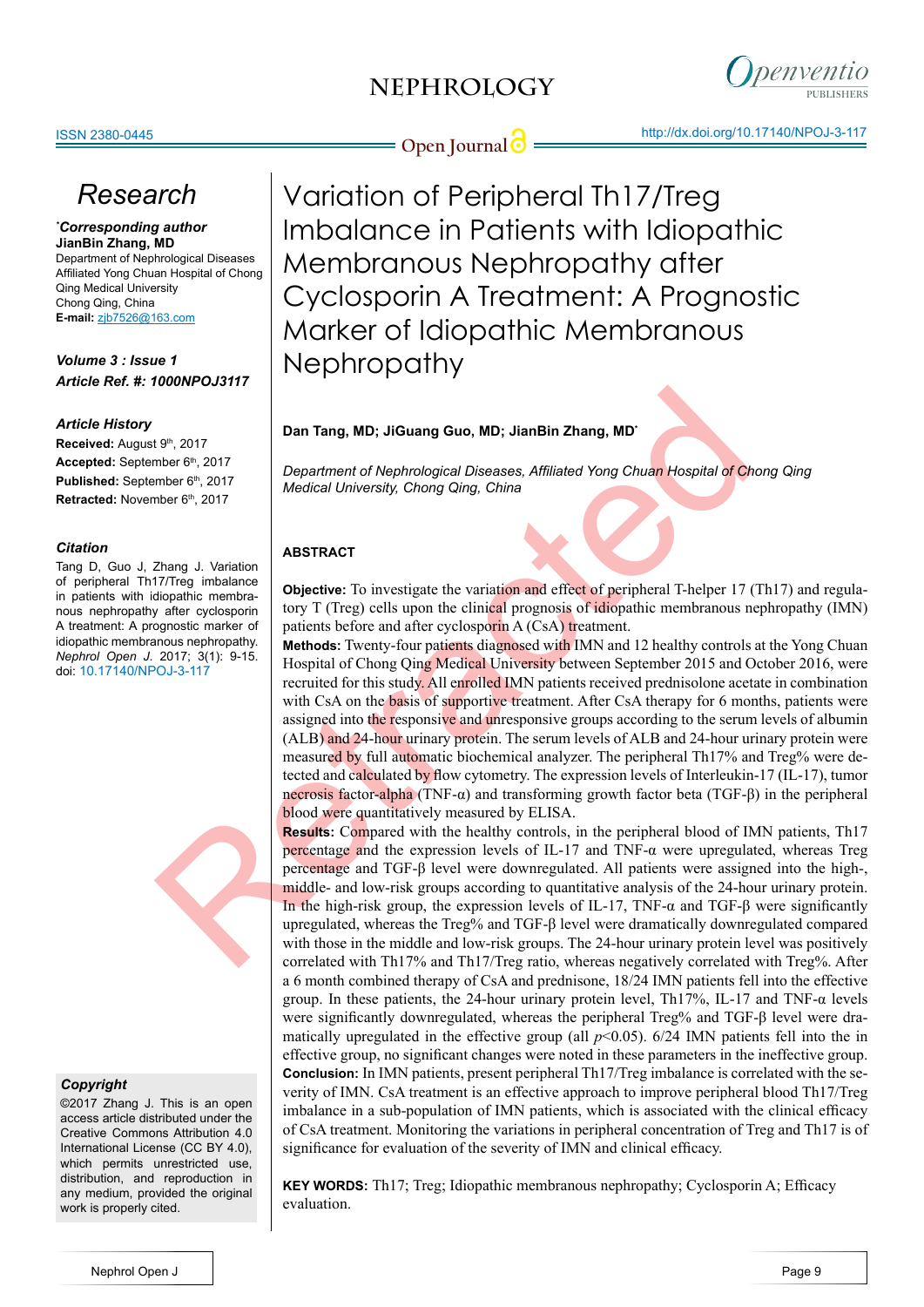**Open Journal**

**ABBREVIATIONS:** IMN: Idiopathic Membranous Nephropathy; CsA: Cyclosporin A; ALB: Albumin; Treg: regulatory T; Scr: Serum creatinine; CYP: Cyclophosphamide; IL-17: Interleukin-17; TNF-α: Tumor Necrosis Factor-alpha; TGF-β: Transforming Growth Factor-beta; ELISA: Enzyme-Linked Immunosorbent Assay.

### **INTRODUCTION**

Idiopathic membranous nephropathy (IMN) is a common cause of nephrotic syndrome in adults. Previous investigations reveal that IMN is the most common single cause of nephritic syndrome, accounting for approximately  $1/3$  of cases globally.<sup>1</sup> A major fraction of these patients do not achieve remission with immune therapy, and eventually progress to end-stage renal disease. The exact pathogenesis of IMN remains to be fully elucidated. Recent investigations have demonstrated that cellular immunity disturbance probably plays a vital role in the patho-genesis of IMN.<sup>[2](#page-5-1)</sup>

In recent years, the T-helper 17 (Th17)/regulatory T (Treg) balance, which is different from the CD4+ T-helper lymphocyte subset of Th1 and Th2, has been identified to play an influential role in the regulation of host immune tolerance, resistance of rejection reaction, infection, malignant tumor, inflammation and alternative diseases.<sup>3</sup> Multiple studies<sup>4,5</sup> have suggested that Th17 and its primary secretion interleukin-17 (IL-17) are involved with the pathogenesis of lupus nephritis, crescentic glomerulonephritis and proliferative glomerulonephritis, etc. Previous investigations have demonstrated that the peripheral Treg% in IMN patients is significantly lower compared to that in the healthy controls. After rituximab monoclonal antibody therapy, peripheral Treg% is elevated, which is intimately correlated with clinical efficacy.<sup>6</sup> Nevertheless, existence of Th<sub>17</sub>/Treg imbalance in IMN patients, its correlation with the progression and clinical prognosis of IMN patients has not yet been thoroughly investigated. is common single cause of nephrite sym-<br>Experiments (48.83+4.92 years<br>of compromisingle cause of nephride sym-<br>and 9 females) admitted to the Yor approximately 1/3 of cases globally<br><sup>1</sup> A Twenty-four IMN patients (48.83+4

Cyclosporin A (CsA) is a highly selective potent immunosuppressive agent, which can effectively inhibit the proliferation and activation of T-lymphocytes. Recent studies<sup>7,8</sup> have reported that use of CsA exerts significant effect upon the Th17/ Treg ratio in patients with autoimmune diseases and after organ transplantation. In addition, the variation in Th17/Treg ratio is probably correlated with clinical efficacy. However, the effect of CsA therapy upon the changes in Th17/Treg ratio in IMN patients has been seldom studied. Consequently, this study was designed to investigate the variation in Th17/Treg ratio before and after CsA therapy and its correlation with the clinical prognosis of IMN patients.

#### **MATERIALS AND METHODS**

#### **Baseline Data**

Twenty-four IMN patients (48.83±4.92 years, range 20-77 years, 15 males, and 9 females) admitted to the Yong Chuan Hospital between September 2015 and October 2016 were recruited for the clinical trial, 12 healthy people  $(48.55\pm5.82)$  years, range 21-73 years, 7 males, and 5 females) were enrolled as controls (Table 1). All subjects were informed and signed informed consent. Membranous nephropathy was diagnosed *via* renal biopsy. The possibility of alternative secondary membranous nephropathy was excluded.

Inclusion criteria were as follows: (1) patients of both genders aged  $\geq$ 18 years; (2) those pathologically diagnosed with membranous nephropathy *via* renal biopsy; (3) those diagnosed with IMN for the first time and had no medical history of cyclophosphamide (CYP), CsA or other immunosuppressive agent use. Exclusion criteria were as below: (1) patients with a complicated infection, malignant tumor, hypertension and diabetes mellitus, etc.; (2) pregnant women. Twelve, age and gender-matched healthy volunteers, of which 7 were male and 5 females were recruited as the control group. None of the enrolled individuals had any history of immune or infectious diseases. All patients had signed the informed consents and completely cooperated with the study procedures.

All enrolled patients were administered with prednisone (0.5 mg/kg\*d) in combination with CsA (3-5 mg/kg\*d). The blood drug concentration of CsA was monitored and maintained to the standard range of 100-180 ng/ml. According to the Kidney Disease: Improving Global Outcomes (KDIGO) clinical practice guideline, the patients were divided into three groups, viz., low- middle- and high-risk. In the low-risk group, the kid-

| Table 1: Baseline Data of the Enrolled Study Subjects. |                               |                                 |  |  |
|--------------------------------------------------------|-------------------------------|---------------------------------|--|--|
|                                                        | <b>IMN Patients</b><br>(n=24) | <b>Health Control</b><br>(n=12) |  |  |
| Sex (male:female)                                      | 15/9                          | 7/5                             |  |  |
| Age (year)                                             | 48.86±7.31                    | 48.55±5.82                      |  |  |
| Process (month)                                        | $11.04 \pm 17.31$             |                                 |  |  |
| $IL-17$ (pg/ml)                                        | 56.02±9.54*                   | $43.6 + 8.81$                   |  |  |
| TNF- $\alpha$ (pq/ml)                                  | 149.8±13.09*                  | $36.51 \pm 7.79$                |  |  |
| $TGF-\beta$ (pg/ml)                                    | 935.16±417.02*                | 264.30+66.23                    |  |  |
| Th <sub>17</sub> %                                     | $1.15 \pm 0.62$ *             | $0.77 + 0.22$                   |  |  |
| Treg%                                                  | $0.96 \pm 0.59*$              | $1.67 + 0.52$                   |  |  |
| Th <sub>17</sub> /Treq                                 | $1.15 \pm 0.33*$              | $0.41 \pm 0.18$                 |  |  |
| *p<0.05 vs. heathy control                             |                               |                                 |  |  |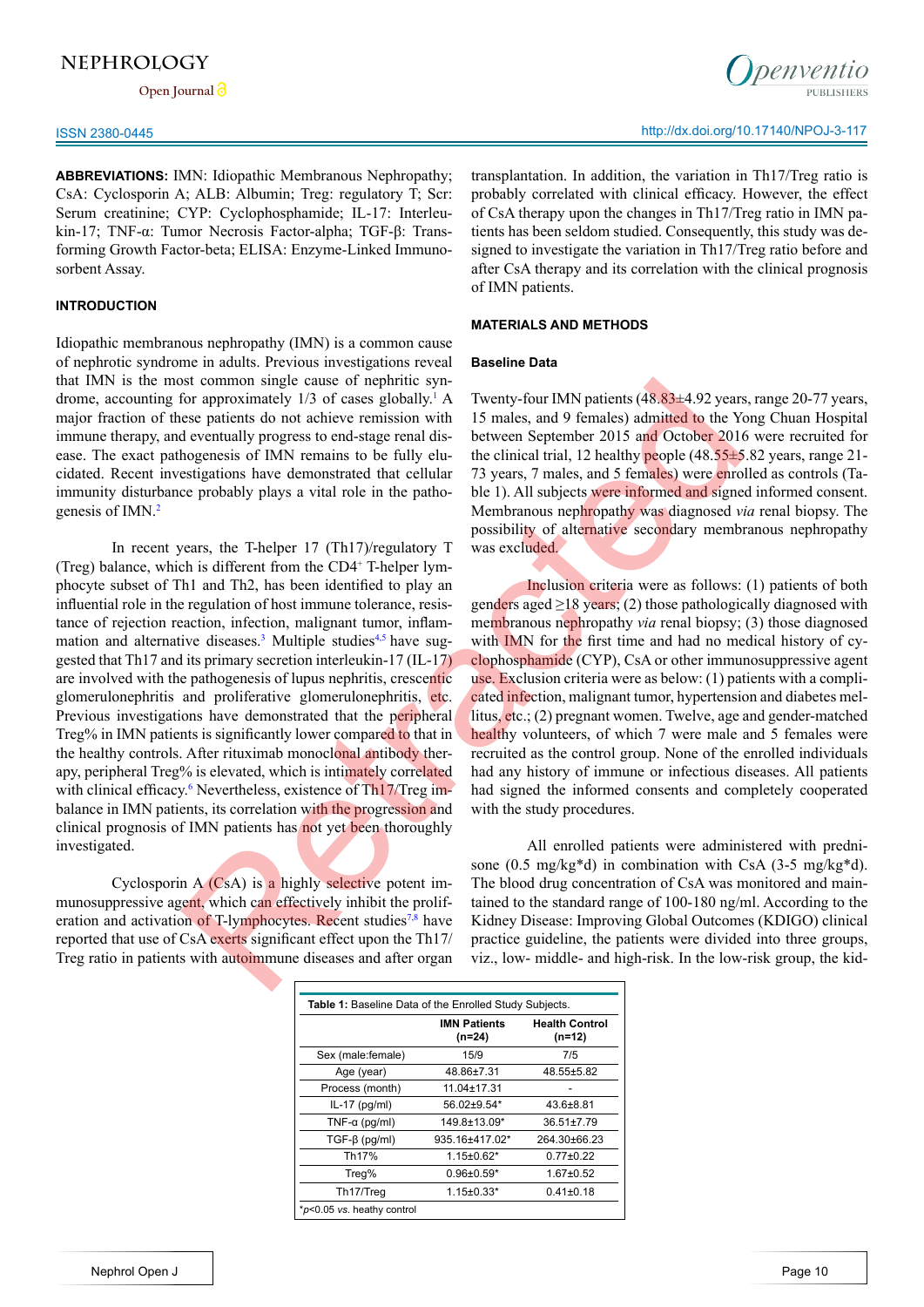**Open Journal**

ney function was normal and the albuminuria level <4 g/24 h within 6 months. In the middle-risk group, the renal function was normal and the albuminuria level ranged from 4 g/24 h to 8 g/24 h. In the high-risk group, renal insufficiency or kidney atrophy was noted, and the albuminuria level exceeded 8 g/24 h. Quantitative analysis of the 24-hour urinary protein was utilized as a parameter to evaluate the clinical efficacy.

After 6 months treatment, according to the KDIGO guidelines, the patients were divided into two groups: the effective group and the ineffective group, the effective group classification criteria were as follows: (1) Complete remission: 24UPro<0.3g/L (UPro/Scr<300 mg/g or <30 mg/mmol), the two determinations are at least one week apart, with normal ALB and serum creatinine (Scr), (2) Partial remission: 24 UPro<3.5 g/d (UPro/Scr <3500 mg/g or <350 mg/mmol), and urinary protein reduction to reach or exceed the peak of 50%, the two determinations are at least one week apart, accompanied by ALB and Scr improved or return to normal.

#### **METHODS**

8-20 ml of fasting venous blood samples were collected from both the IMN patients and healthy controls before and 6 months after corresponding treatment. The plasma was separated from the cells within 2 hours after blood sampling collection. The serum levels of ALB and 24-hour urinary protein were detected by full automatic biochemical analyzer. The peripheral blood levels of IL-17, tumor necrosis factor-alpha (TNF-α) and transforming growth factor-beta (TGF-β) were measured by enzymelinked immunosorbent assay (ELISA) and the serum Th17% and Treg% were calculated by flow cytometry. aver as follows: (1) Complete remission: In **IMP Patients**, thit/Trog<sub></sub> Ratio Shows For Ser-300 mg/g or <300 mg/mmol), the two with the 24-Hour Urhary Problem Levels.<br>
Least one week apart, with normal ALB and<br>
gig or <33

#### **Statistical Analysis**

SPSS 20.0 software package was utilized for the statistical analysis. Measurement data were expressed as mean±standard deviation and analyzed using *t*-test. Enumeration data were expressed in percentage and statistically processed by *chi*-square test. A *p* value of less than 0.05 was considered as statistical significance.

### **RESULTS**

**Compared to Healthy Controls, IMN Patients Exhibited Significantly Higher Th17% and Significantly Lower Treg% in their Peripheral Blood**

Baseline data of the IMN patients and healthy controls were il-

penyentio

lustrated in Table 1. No statistical significance was identified in gender and age between two groups (both *p*>0.05).

Compared to the healthy group, IMN group exhibited higher Th17% (1.15±0.62% *vs*. 0.77±0.22%), and lower Treg% (0.96±0.59% *vs*. 1.67±0.52%) (Table 2). The related cytokine concentrations IL-17 and TNF-a in IMN group were higher (56.02±9.54 *vs*. 43.6±8.81 and 149.8±13.09 *vs*. 36.51±7.79) while TGF- $\beta$  was lower than the healthy group (935.16 $\pm$ 417.02 *vs*. 264.30±66.23)

#### **In IMN Patients, Th17/Treg Ratio Shows Positive Correlation with the 24-Hour Urinary Protein Levels**

Correlation analysis between 24-hour urinary protein level analysis and Treg and Th17 levels of all 24 IMN patients revealed that there was a strong positive correlation between the 24-hour urinary protein level with peripheral Th17% as well as Th17/ Treg ratio. However, these analyses also showed a negative correlation between the 24-hour urinary protein level and peripheral Treg% in IMN patients (Figure 1).

### **Th17/Treg Ratio Imbalance is more Pronounced in Middle-Risk and High-Risk Patients Compared to Low-Risk Patients**

According to the 24-hour urinary protein level, all IMN patients were divided into the low-, middle- and high-risk groups. As illustrated in Table 3, the peripheral Th17% and Th17/Treg ratio in the middle and high-risk groups were significantly upregulated compared with those in the low-risk group (all  $p<0.05$ ). In the middle and high-risk groups, the peripheral Treg% was considerably downregulated than that in the low-risk group (all *p*<0.05), Furthermore, compared with the middle-risk group, significant variations were observed in terms of the parameters above in the high-risk group (all  $p<0.05$ ).

### **Cyclosporin A Treatment Effectively Corrected the Th17-Treg Imbalance and Significantly Decreased the 24-Hour Urinary Protein Levels in a Majority of Patients**

As outlined in the methods section, flow cytometry was used to measure peripheral Th7 and Treg cell levels. Typical flow cytometry diagrams of peripheral Th7 and Treg cell levels in IMN patients before and after CsA treatment are depicted in Figure 2.

As illustrated in Table 3, the 24-hour urinary protein level, Th17%, IL-17 and TNF- $\alpha$  levels were significantly upregulated, whereas the peripheral Treg% and TGF-β level were

| <b>Table 2: Baseline Peripheral Th17 and Treg Cell Levels in IMN Patients</b> |                     |                               |                               |  |  |
|-------------------------------------------------------------------------------|---------------------|-------------------------------|-------------------------------|--|--|
| Stratified by Risk Level.                                                     |                     |                               |                               |  |  |
|                                                                               | Th17%               | Treg%                         | Th17/Treg                     |  |  |
| Low-risk (9)                                                                  | $1.06 \pm 0.54$     | $1.73 \pm 0.49$               | $0.54 + 0.22$                 |  |  |
| Middle-risk (11)                                                              | $1.33 \pm 0.65$     | $1.12 \pm 0.41$               | $1.02 \pm 0.35$               |  |  |
| High-risk (4)                                                                 | $1.75 \pm 0.70^{4}$ | $0.73 \pm 0.64$ <sup>**</sup> | $1.48 \pm 0.49^{\frac{4}{1}}$ |  |  |
| $p$ <0.05 vs. low-risk; $\#p$ <0.05 vs. middle-risk.                          |                     |                               |                               |  |  |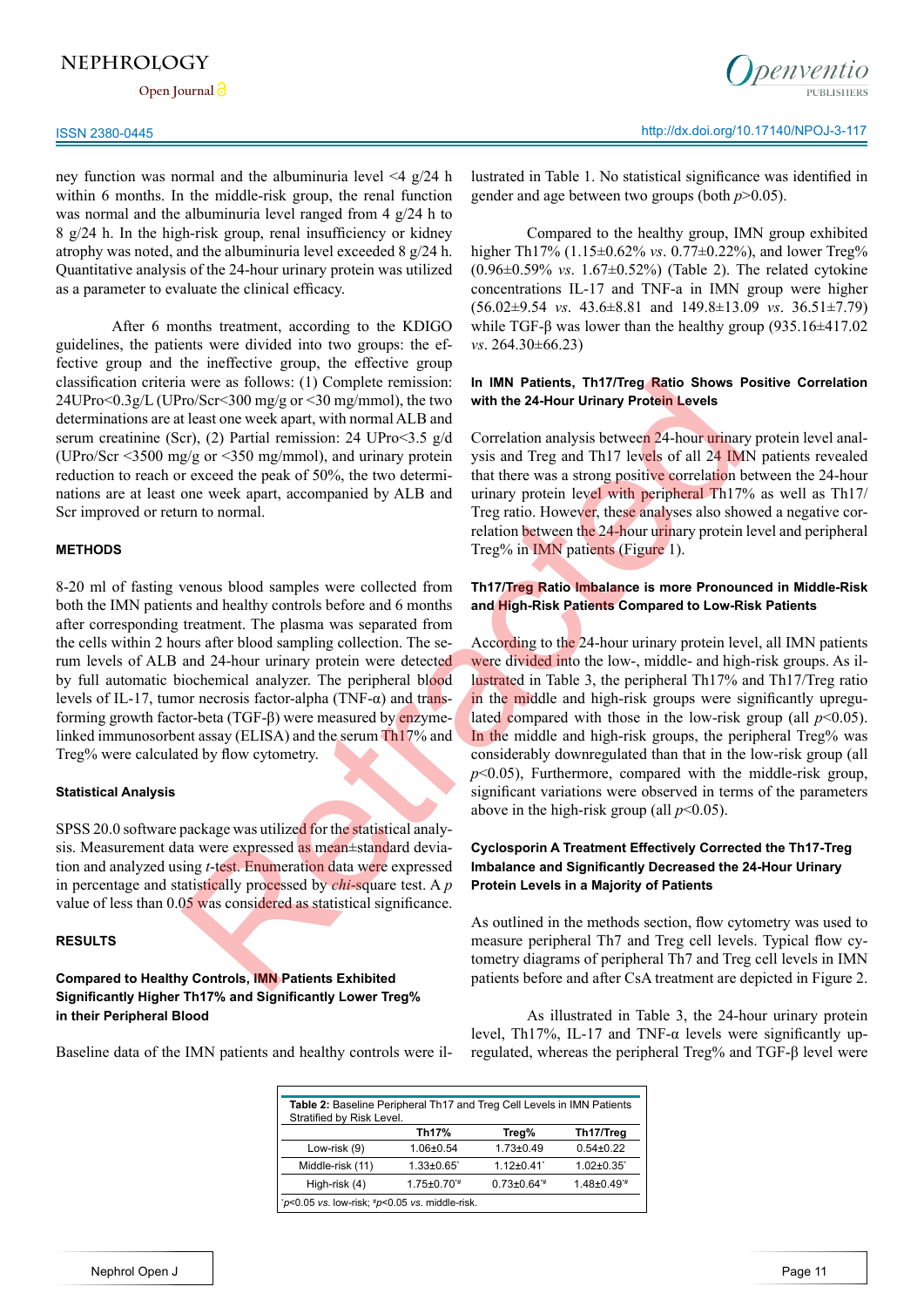**Open Journal**

## ISSN 2380-0445 http://dx.doi.org/10.17140/NPOJ-3-117

penventio



|                                     | <b>Effective group</b><br>$(n=18)$ |                        | Ineffective group<br>$(n=6)$ |                        |
|-------------------------------------|------------------------------------|------------------------|------------------------------|------------------------|
|                                     | <b>Before treatment</b>            | <b>After treatment</b> | <b>Before treatment</b>      | <b>After treatment</b> |
| 24-hour urinary protein<br>(g/24 h) | $6.82 \pm 3.89^*$                  | $4.64 \pm 2.63$        | $9.06 + 2.35$                | $8.75 \pm 3.35$        |
| Alb $(g/L)$                         | 29.44±4.91*                        | $32.21 \pm 6.50$       | $23.44 \pm 3.24$             | 24.48±4.09             |
| $IL-17$ (pg/mL)                     | 52.90±10.4*                        | 43.15±7.34             | 63.43±8.65                   | 61.63±12.08            |
| TNF- $\alpha$ (pq/mL)               | 123.8±7.91*                        | $81 \pm 6.5$           | 179.5±12.6                   | 175±5.14               |
| $TGF-B$ (pq/mL)                     | 869.15±369.21*                     | 654.21±158.23          | 1032.98±542.60               | 986.21±593.77          |
| Th <sub>17%</sub>                   | $1.05 \pm 0.54*$                   | $0.81 \pm 0.43$        | $1.38 + 0.68$                | $1.36 + 0.51$          |
| Treg%                               | $1.11 \pm 0.60^*$                  | $1.64 \pm 0.39$        | $0.88 + 0.39$                | $0.91 \pm 0.41$        |
| Th <sub>17</sub> /Treq              | $0.99 \pm 0.48*$                   | $0.45 \pm 0.22$        | $1.57 \pm 0.44$              | $1.47 \pm 0.37$        |

remarkably downregulated in IMN patients compared with those in healthy controls (all  $p<0.05$ ). After CsA therapy for 6 months, patients were assigned into the effective and ineffective groups according to the serum levels of Alb and 24-hour urinary protein. In the effective group, the 24-hour urinary protein level, peripheral Th17%, IL-17 and TNF- $\alpha$  levels were significantly downregulated, whereas the serum level of ALB, peripheral Treg% and TGF-β were considerably upregulated after CsA treatment (all  $p<0.05$ ). In the unresponsive group, the 24-hour urinary protein level, serum level of ALB, peripheral Th17%, Treg%, IL-17, TNF-α and TGF-β levels did not significantly differ before and after the CsA treatment (all *p*>0.05).

### **Cyclosporin A Treatment has a Significantly Increased impact on Low-Risk Patients Compared to the Middle-Risk and High-Risk Patients**

Stratification of data presented in Table 4 among various risklevels indicates that CsA treatment improved the clinical parameters of 8 out 9 patients in the low-risk group and 8 out of 11 patients in the middle-risk group but only 2/4 patients in the high-risk group.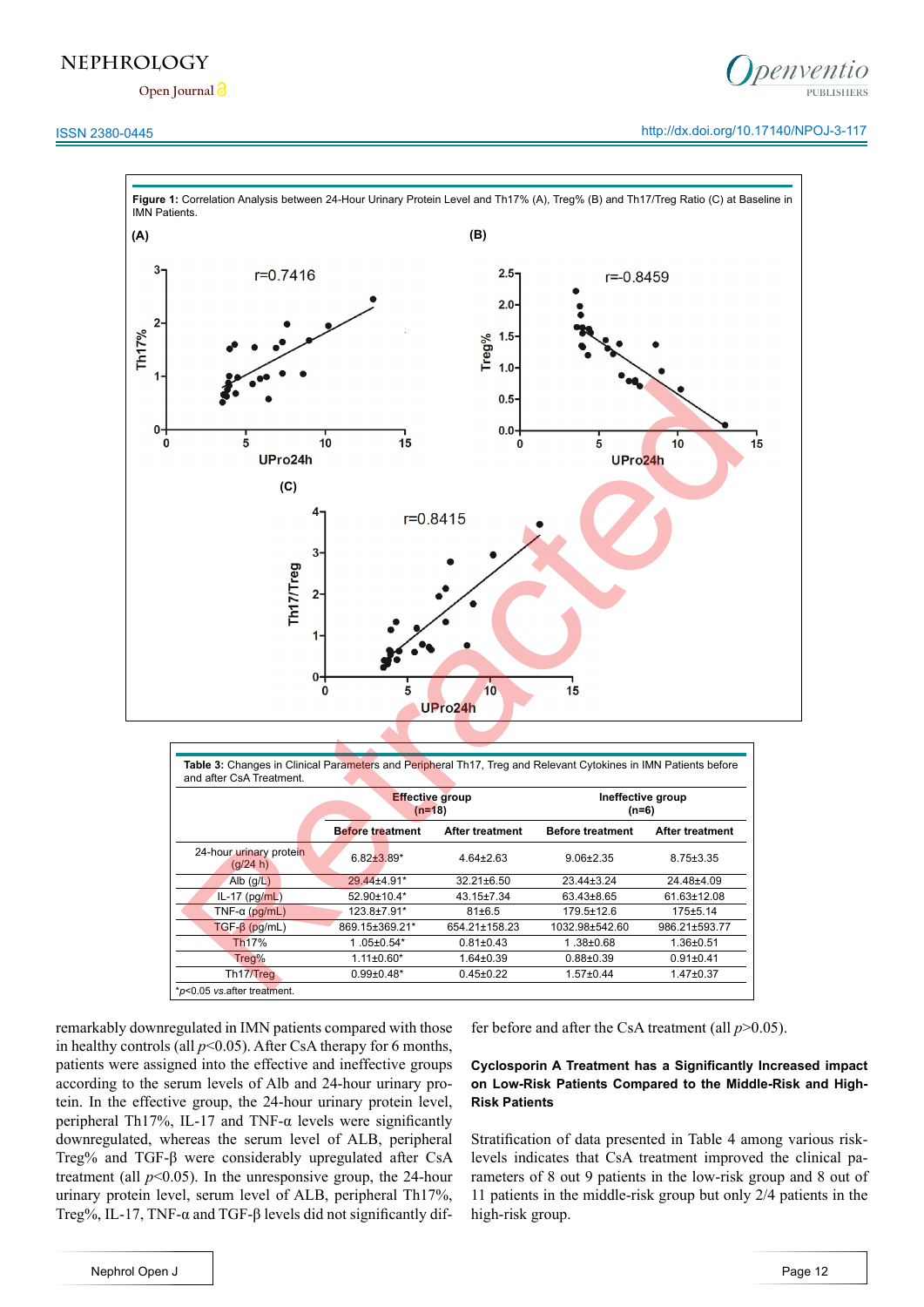**Open Journal**

# ISSN 2380-0445 http://dx.doi.org/10.17140/NPOJ-3-117



| Table 4: Effect of CsA Treatment among Various |                     |  |                    |  |
|------------------------------------------------|---------------------|--|--------------------|--|
| Risk-Levels Patients.                          |                     |  |                    |  |
|                                                | <b>Effective</b>    |  | <b>Ineffective</b> |  |
|                                                | Group (n=18)        |  | Group (n=6)        |  |
| Low risk                                       | 8/9                 |  | 1/9                |  |
| Middle risk                                    | $8/11$ <sup>*</sup> |  | 3/11'              |  |
| High risk                                      | $2/4^{*}$           |  | $2/4^{*}$          |  |
| "p<0.05 vs. low risk; "p<0.05 vs. middle risk. |                     |  |                    |  |

#### **DISCUSSION**

At present, the pathogenesis of IMN is that the circulating autoantibody recognizes the target antigen of glomerular podocytes. After the antigen-antibody binding, an immune complex forms subepithelially, which activates the complement to form membrane-attack complex, leading to basement membrane and glomerular filtration barrier injury and generates albuminuria.<sup>9</sup> Until now, no biomarker has been utilized to monitor the immune activity in IMN patients in clinical practice. Recent investigations have demonstrated that the pathogenesis of IMN is correlated with the immune disorder of T/B lymphocytes. Zhihong et al reported that the quantities of multiple immunologically competent cells were substantially altered in IMN patients, including a decrease in Treg, increase in B-cells, and an elevated CD4/CD8 ratio.<sup>[10](#page-5-7)</sup> Masutani et al<sup>[11](#page-5-8)</sup> employed flow cytometry to quantitatively analyze the ratio of each cell subset and found that the quantity of IL-4+ T-cells is significantly upregulated, whereas the Th1/Th2 ratio was considerably downregulated in the IMN patients compared to healthy controls. In addition, the serum level of IL-4 is intimately correlated with the quantity of urinary protein. The immune responses of T lymphocytes dominated by Th1 downregulation and Th2 polarization disrupt the host immune balance, which probably promotes the incidence of IMN. As the CD4+ T-cell subset, Treg and Th17 cells have been proven to differ from Th1 and Th2. Th17/Treg balance plays a

pivotal role in maintaining immune homeostasis and prevent-ing the occurrence of autoimmune diseases.<sup>[12](#page-6-0)</sup> Consequently, we investigated the association of Th17/Treg imbalance with IMN severity and treatment response.

As a common drug for membranous nephropathy, CsA can be utilized as the initial treatment of IMN or alternative therapy if other medications are ineffective. The primary mechanism underlying the decrease of albuminuria is to inhibit immune response, selectively suppress the activation of T-cells, repress the production of IL-2, inhibit the secretion of calcineurin, block the dephosphorylation of synaptopodin induced by calcineurin and stabilize the cytoskeleton of kidney podocyte, thereby reducing the generation of protein.<sup>13</sup> Previous studies have reported that administration of CsA exerts a significant effect upon immune diseases and after organ transplantation, which is possibly associated with clinical efficacy.[14,15](#page-6-2) Our observation that CsA treatment has a significant impact on Th17/Treg imbalance offers a novel mechanism.

#### **CONCLUSION**

The prime objective of this study was to assess Treg/Th17 imbalance in patients with IMN. The study revealed Th17/Treg ratio was different in IMN *vs*. control, Th17% and related cytokines level was higher while Treg% and serum TGF-β levels

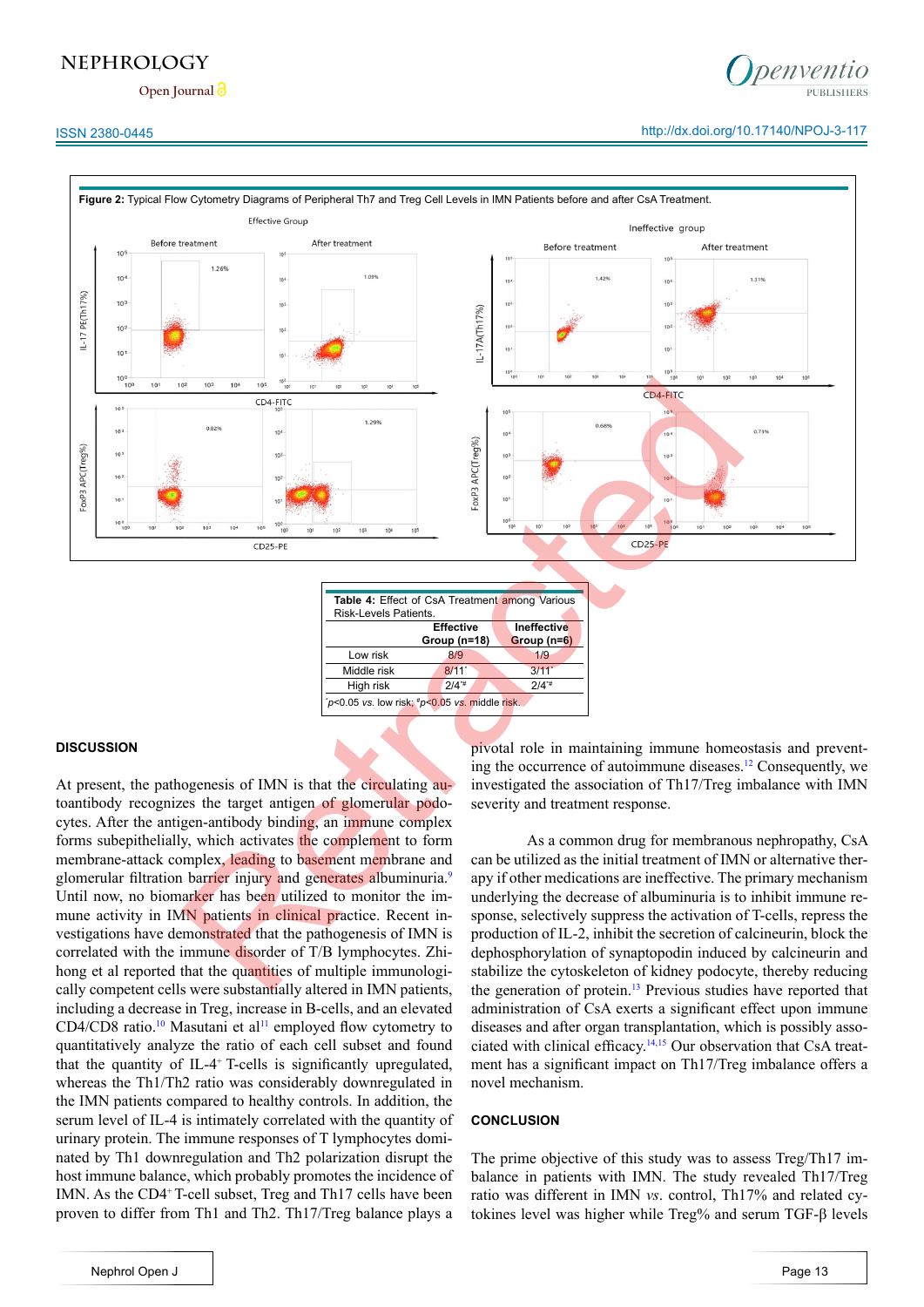**Open Journal**

were lower in IMN compared to healthy controls, suggesting that Th17/Treg immune imbalance (reduced Treg cells and increased Th17 cells) exists in IMN patients. Downregulation of Treg cells may activate the immune system and promote pathological reactions that contribute to the pathogenesis of IMN. In addition, it was also found that the Th17 cells and the levels of IL-17, TNF- $\alpha$  and IL-6 were upregulated in IMN patients. We suggest that IMN initiates the Th17-type immune response through the release of IL-17, TNF- $\alpha$  and other pro-inflammatory cytokines, thereby provoking regional kidney tissue inflammation and upregulating the expression of pro-inflammatory cytokines and chemokines.

The secondary objective of this study was to investigate the relationship between Treg/Th17 imbalance with IMN progression and severity. Treg/Th17 cell imbalance was found to correlate with 24 hours total urine protein, and the patients with a greater Treg/Th17 imbalance had more 24 hours total urine protein. Further subgroup analysis revealed that the Th17% and Th17/Treg ratio was higher while Treg% was lower in the middle-risk and high-risk group when compared to low-risk and healthy control group. The We suggest that Treg/Th17 imbalance is associated with severity and progression of IMN through immune-mediated injury. Therefore, immunotherapy with the goal of decreasing the inflammations caused by Treg/Th17 imbalances may have a protective effect in patients with IMN.

The third question addressed by this study was to observe the variations of peripheral Th17/Treg imbalance after CsA therapy and its correlation with the clinical prognosis of IMN patients. In this study, we observed that after 6 months of CsA, the 24-hour urinary protein level, peripheral Th17%, IL-17 and TNF- $\alpha$  levels were significantly downregulated, whereas the serum level of ALB, peripheral Treg% and TGF-β were considerably upregulated in 18/24 responsive patients, hinting that CsA probably affects clinical efficacy and prognosis of IMN patients by regulating the Th17/Treg immune imbalance. Moreover, Th17/Treg ratio did not significantly alter in 6/24 non-responsive group. However, we did not have further research on why CSA treatment of IMN was unresponsive. CsA does not prevent continuing autoantibody formation, production and deposition of IgG4 in the glomeruli may promote the development of MN,[16](#page-6-3) but still need larger samples, a long-term follow-up to confirm. es.<br>
Somethistic of this study was to investi-<br>
(a) the could the preficiency correct to by oppose the properties of this scheme of hundrin diopathic memb[ra](https://doi.org/10.1164/rccm.201207-1346OC)nous ne<br>
b between Treg/Th17 coll imbalance was found to<br>
http://

In conclusion, IMN patients present with peripheral Th17/Treg imbalance are correlated with the severity of IMN. CsA therapy is an efficacious approach to improve the peripheral Th17/Treg imbalance, which is linked to the clinical efficacy of CsA treatment. Dynamic monitoring of the variation in the peripheral levels of Treg and Th17 contributes to evaluate the severity of IMN and assess the clinical efficacy.

#### **ACKNOWLEDGMENTS**

The authors thank Mrs. Liu Juan for experimental support.

*<u>Denventio</u>* 

#### **CONFLICTS OF INTEREST**

The authors have no potential conflicts of interest.

#### **REFERENCES**

<span id="page-5-0"></span>1. Kwatra IS, Prasher PK. Pathogenesis of membranous nephropathy: Update. *J Assoc Physicians India*. 2013; 61(11): 807-810.

<span id="page-5-1"></span>2. Shi X, Qu Z, Zhang L, et al. Increased ratio of ICOS(+) /PD-1(+) follicular helper T cells positively correlates with the development of human idiopathic membranous nephropathy. *Clin Exp Pharmacol Physiol*. 2016; 43(4): 410-416. doi: [10.1111/1440-](http://dx.doi.org/10.1111/1440-1681.12555) 1681.12555

<span id="page-5-2"></span>3. Schmitt V, Rink L, Uciechowski P. et al. The Th17/Treg balance is disturbed during aging. *Exp Gerontol*. 2013; 48(12): 1379-1386. doi: 10.1016/j.exger.2013.09.003

<span id="page-5-3"></span>4. Jia XY, Hu SY, Chen JL, et al. The clinical and immunological features of patients with combined anti-glomerular basement membrane disease and membranous nephropathy. *Kidney Int*. 2014; 85(4): 945-952. doi: 10.1038/ki.2013.364

5. Iannitti RG, Carvalho A, Cunha C, et al. Th17/Treg imbalance in murine cystic fibrosis is linked to indoleamine 2,3-dioxygenase deficiency but corrected by kynurenines. *Am J Respir Crit Care Med*. 2013; 187(6): 609-620. doi: [10.1164/rccm.201207-](https://doi.org/10.1164/rccm.201207-1346OC) 1346OC

<span id="page-5-4"></span>6. Rosenzwajg M, Languille E, Debiec H, et al. B- and T-cell subpopulations in patients with severe idiopathic membranous nephropathy may predict an early response to rituximab. *Kidney Int*. 2017; 92(1): 227-237. doi: [10.1016/j.kint.2017.01.012](http://dx.doi.org/10.1016/j.kint.2017.01.012)

<span id="page-5-5"></span>7. Tang B, Ren H, Liu H, et al. CCR5 blockade combined with cyclosporine A attenuates liver GVHD by impairing T cells function. *Inflamm Res*. 2016; 65(11): 917-924. doi: [10.1007/](https://dx.doi.org/10.1007/s00011-016-0974-6) s00011-016-0974-6

8. Sakai R, Taguri M, Oshima K, et al. A comparison of tacrolimus and cyclosporine combined with methotrexate for graft-versus-host disease prophylaxis, stratified by stem cell source: A retrospective nationwide survey. *Int J Hematol*. 2016; 103(3): 322-333. doi: [10.1007/s12185-016-1939-9](https://dx.doi.org/10.1007/s12185-016-1939-9)

<span id="page-5-6"></span>9. Mercadal L. Membranous nephropathy. *Nephrol Ther*. 2013; 9: 507-517. doi: [10.1016/j.nephro.2013.10.002](http://dx.doi.org/10.1016/j.nephro.2013.10.002)

<span id="page-5-7"></span>10. Bo W, Zhi-hong L, Yan W, et al. Regulatory T cells and B cells in patients with idiopathic membranous nephropathy. *Chinese Journal of Nephrology, Dialysis & Transplantation*. 2009; 18: 322-328.

<span id="page-5-8"></span>11. Masutani K, Taniguchi M, Nakashima H, et al. Up-regulated interleukin-4 production by peripheral T-helper cells in idiopath-